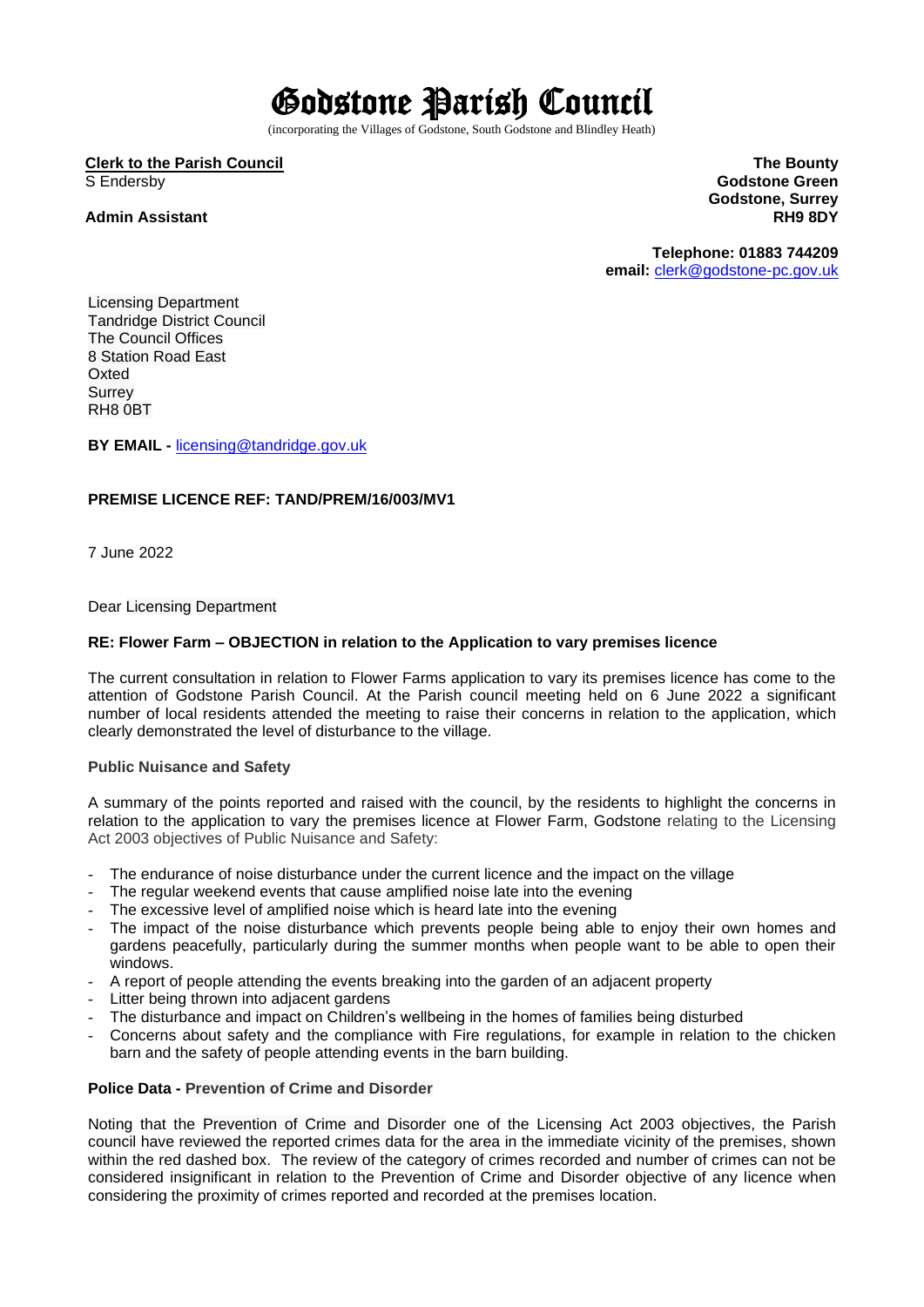#### **Crimes and priorities**



| Year                            | <b>Drugs</b> | <b>Anti-Social</b><br><b>Behaviour</b> | <b>Public</b><br>Order | Violence/<br><b>Sexual</b><br><b>Offences</b> | <b>Other</b> | <b>TOTAL</b><br>(within year) |
|---------------------------------|--------------|----------------------------------------|------------------------|-----------------------------------------------|--------------|-------------------------------|
| 2022 to April 2022              |              |                                        |                        |                                               |              |                               |
| 2021                            |              | າ                                      |                        | 6                                             |              | 10                            |
| 2020                            | 4            | 4                                      |                        |                                               |              | 12                            |
| 2019*                           |              | 3                                      |                        |                                               |              | 9                             |
| <b>TOTAL</b><br>(Type of Crime) |              | 10                                     | 3                      | 10                                            | 6            |                               |

*\*Figures only available for May 2019-December 2019. No further historic figures available online.*

### **Further Concerns of Residents**

We would also like to bring to your attention a summary of further points made to the council by residents:

- Residents believe that the current licence conditions are being broken
- Residents are aware of action they can take, i.e., noise diaries, and complaints of noise disturbance have been sent to David Bryant, Environmental Services
- No evidence of enforcement by Tandridge District Council (TDC) in relation to noise disturbance complaints.
- Concerns about the lack of awareness of the licensing officer in relation to complaints raised historically with TDC in relation to the premises activities under its current licence
- The increased impact and devastation on residents' lives if the variation of the licence is approved
- Wish to ensure the residents' concerns on the variation of the licence are acknowledged and considered.
- Response and lack of empathy of the owner when residents try to engage with him about their concerns via telephone or visiting the premises

### **Summary**

This is not the first time that Flower Farm and its activities have come to the attention of the Parish council. In July 2020 serious concerns were raised in relation to 'Godstoneberry' taking place during a time that Covid-19 restriction still applied and again in June 2021 in relation to the noise disturbance of an event held. On both these occasions Tandridge District Councillors were also aware and confirmed they were monitoring.

Furthermore, the residents and council are aware that the premises has shown a blatant disregard for planning applications for the development of buildings on the site and although not directly relevant to the licence variation application, it was considered by many at the meeting that this demonstrated a serious concern for the premises disregard to rules and regulations and its responsibility to comply.

It was noted that there was a general willingness to tolerate the odd one or two irregular one off annual events, such as 'Godstoneberry', but that the variation for the licence to be for every day of the week throughout the year is unnecessarily excessive and a serious concern to the regular impact on the lives of those that are within the surrounding areas to the premises.